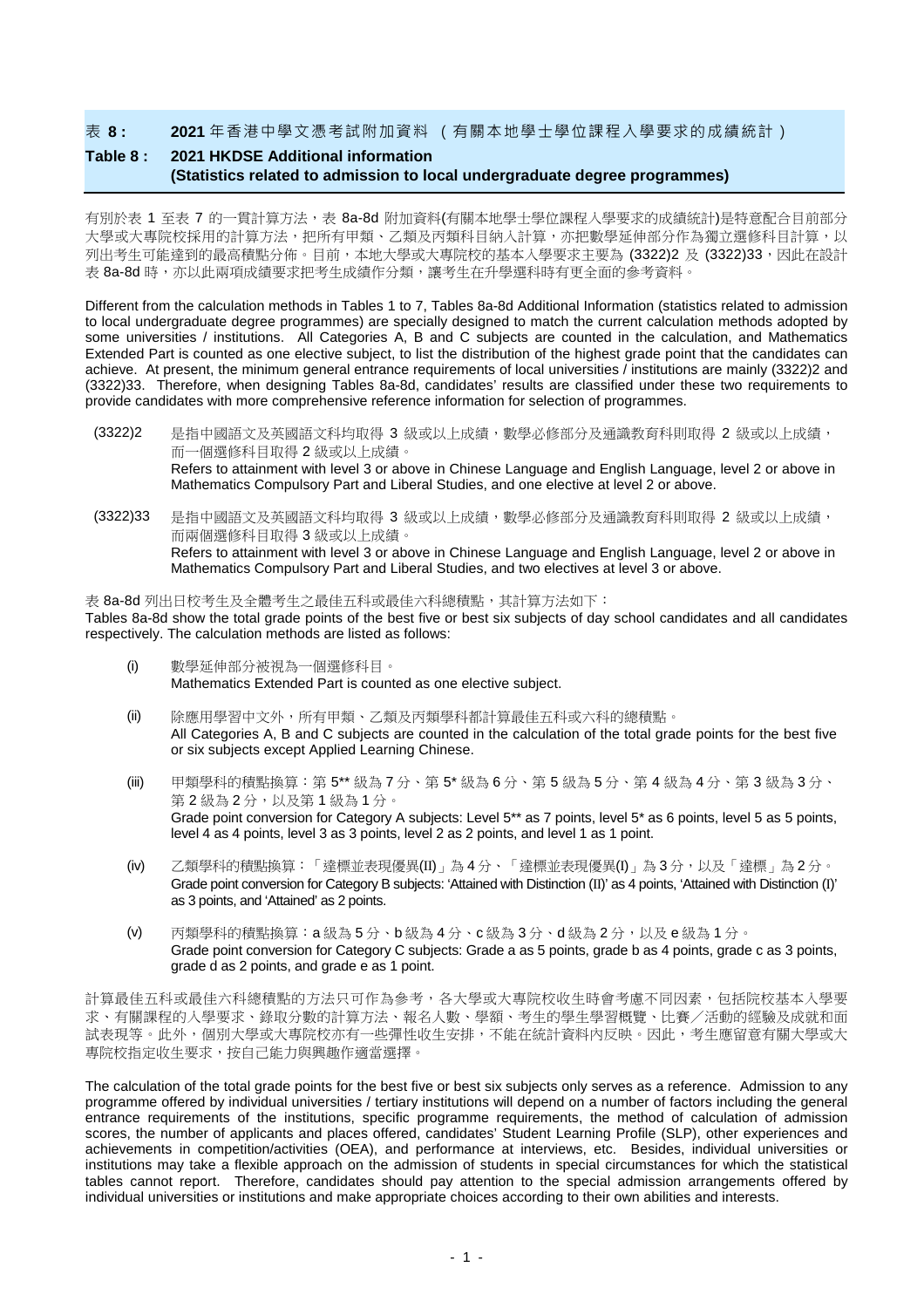#### 表 **8 : 2021** 年香港中學文憑考試附加資料 (有關本地學士學位課程入學要求的成績統計)

# **Table 8 : 2021 HKDSE Additional information (Statistics related to admission to local undergraduate degree programmes)**

表 8a 分別列出達到 (3322)2 或以上成績的各類考生最佳五科的積點分佈。

Table 8a shows the grade point distribution in the best five subjects respectively for each of the two categories of candidates achieving (3322)2 or above.

#### 表 8b 分別列出達到 (3322)33 或以上成績的各類考生最佳六科的積點分佈。

Table 8b shows the grade point distribution in the best six subjects respectively for each of the two categories of candidates achieving (3322)33 or above.

表 8c-8d 分別列出各類考生合併最佳五科及/或最佳六科的積點分佈。兩項積點統計合併,有助考生綜合了解自己的成績 與該類考生對照的大約位置。

Tables 8c-8d show the combined grade point distribution in the best five subjects and/or best six subjects respectively for each of the two categories of candidates. The combination of the two grade point statistics can help candidates fully understand the relative position of their results compared with other candidates.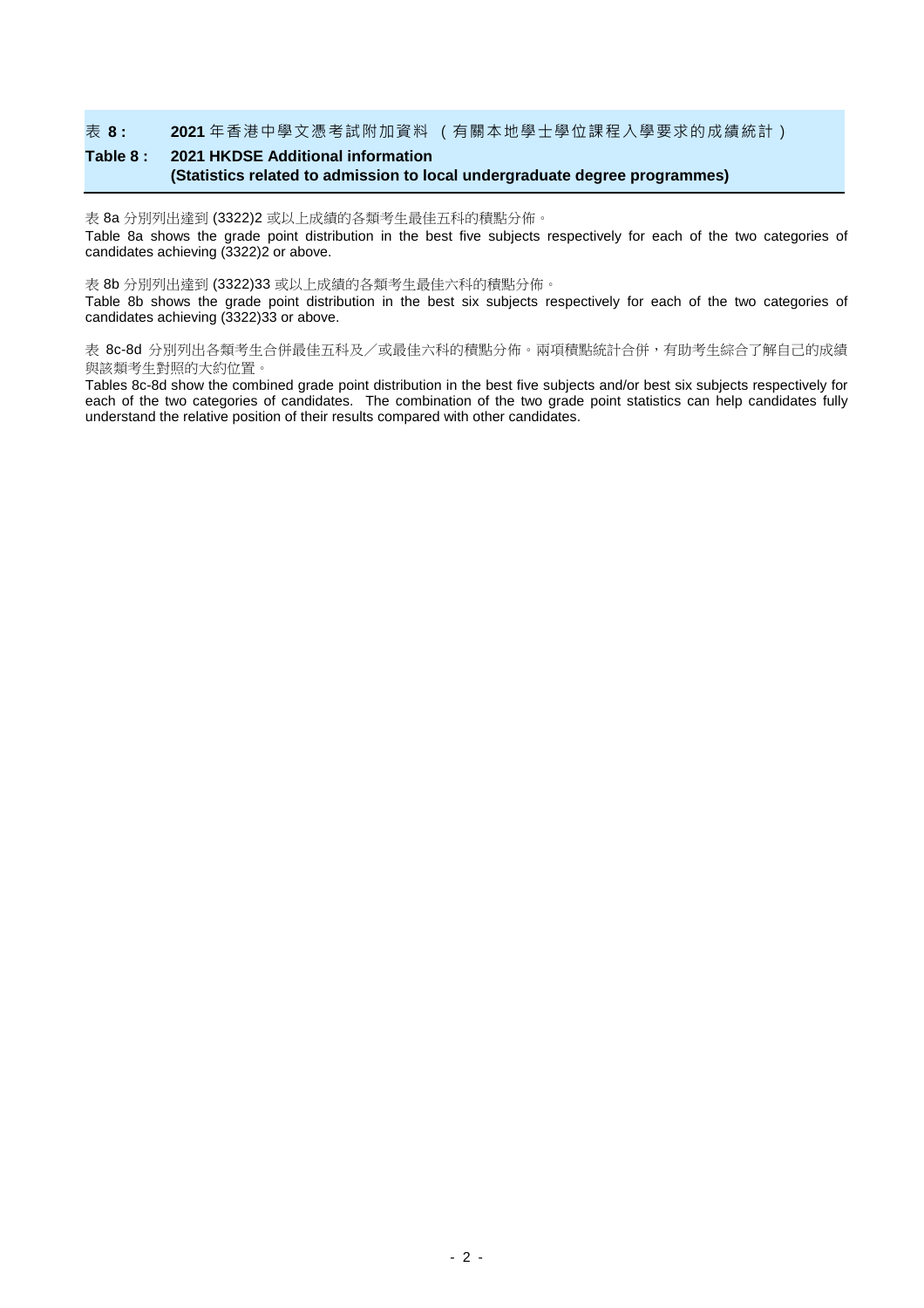表 **8a : 2021** 年文憑試最佳五科的積點分佈(有關本地學士學位課程入學要求的成績統計)

## **Table 8a : 2021 HKDSE Grade point distribution in the best five subjects (Statistics related to admission to local undergraduate degree programmes)**

於統計表內, (3322)2 是指中國語文及英國語文科均取得 3 級或以上成績,數學必修部分及通識教育科則取得 2 級或以上成績, 而一個選修科目取得 2 級或以上成績。計算最佳五科總積點的方法只可作為參考,各大學或大專院校收生時會考慮不同因素,包括 院校基本入學要求、有關課程的入學要求、錄取分數的計算方法、報名人數、學額、考生的學生學習概覽、比賽/活動的經驗及成就 和面試表現等。

In the table below, (3322)2 refers to attainment with level 3 or above in Chinese Language and English Language, level 2 or above in Mathematics Compulsory Part and Liberal Studies, and one elective at level 2 or above. The calculation of the total grade points for the best five subjects only serves as a reference. Admission to any programme offered by individual universities / tertiary institutions will depend on a number of factors including the general entrance requirements of the institutions, specific programme requirements, the method of calculation of admission scores, the number of applicants and places offered, candidates' Student Learning Profile (SLP), other experiences and achievements in competition/activities (OEA), and performance at interviews, etc.

| 考生取得 (3322)2 或以上<br>最佳五科總積點<br>Candidates achieved<br>(3322)2 or above<br>with total grade points<br>in the best five subjects |          |           |               | 日校考生<br>Day School Candidates<br>(出席總人數 No. sat: 42 028) |                             | 全體考生<br><b>All Candidates</b><br>(出席總人數 No. sat: 49 976) |     |                              |                             |  |
|--------------------------------------------------------------------------------------------------------------------------------|----------|-----------|---------------|----------------------------------------------------------|-----------------------------|----------------------------------------------------------|-----|------------------------------|-----------------------------|--|
|                                                                                                                                |          | 人數<br>No. | $\frac{0}{0}$ | 累計總人數<br>Cumulative<br>total                             | 累計百分率<br>Cumulative<br>$\%$ | 人數<br>No.                                                | %   | 累計總人數<br>Cumulative<br>total | 累計百分率<br>Cumulative<br>$\%$ |  |
| (a)                                                                                                                            | 35/34/33 | 319       | 0.8           | 319                                                      | 0.8                         | 320                                                      | 0.6 | 320                          | 0.6                         |  |
| (b)                                                                                                                            | 32/31/30 | 761       | 1.8           | 1 0 8 0                                                  | 2.6                         | 771                                                      | 1.5 | 1 0 9 1                      | 2.2                         |  |
| (c)                                                                                                                            | 29/28/27 | 1 350     | 3.2           | 2 4 3 0                                                  | 5.8                         | 1 370                                                    | 2.7 | 2461                         | 4.9                         |  |
| (d)                                                                                                                            | 26/25/24 | 2 3 6 3   | 5.6           | 4 7 9 3                                                  | 11.4                        | 2 4 0 2                                                  | 4.8 | 4863                         | 9.7                         |  |
| (e)                                                                                                                            | 23/22/21 | 4 1 9 9   | 10.0          | 8 9 9 2                                                  | 21.4                        | 4 2 5 7                                                  | 8.5 | 9 1 2 0                      | 18.2                        |  |
| (f)                                                                                                                            | 20/19/18 | 4 8 2 6   | 11.5          | 13818                                                    | 32.9                        | 4 9 4 6                                                  | 9.9 | 14 066                       | 28.1                        |  |
| (g)                                                                                                                            | 17/16/15 | 3 3 3 3   | 7.9           | 17 151                                                   | 40.8                        | 3417                                                     | 6.8 | 17483                        | 35.0                        |  |
| (h)                                                                                                                            | 14/13/12 | 670       | 1.6           | 17821                                                    | 42.4                        | 696                                                      | 1.4 | 18 179                       | 36.4                        |  |

註: *(i)* 數學延伸部分被視為一個選修科目。

*(ii)* 除應用學習中文外,所有甲類、乙類及丙類學科都計算最佳五科或六科的總積點。

*(iii)* 甲類學科的積點換算:第 *5\*\** 級為 *7*分、第 *5\** 級為 *6*分、第 *5* 級為 *5*分、第 *4* 級為 *4*分、第 *3* 級為 *3*分、第 *2* 級為 *2*分,以 及第 *1* 級為 *1*分。

*(iv)* 乙類學科的積點換算:「達標並表現優異*(II)*」為 *4* 分、「達標並表現優異*(I)*」為 *3* 分,以及「達標」為 *2* 分。

*(v)* 丙類學科的積點換算:*a* 級為 *5* 分、*b* 級為 *4* 分、*c* 級為 *3* 分、*d* 級為 *2* 分,以及 *e* 級為 *1* 分。

*Notes: (i) Mathematics Extended Part is counted as one elective subject.*

*(ii) All Categories A, B and C subjects are counted in the calculation of the total grade points for the best five or six subjects except Applied Learning Chinese.*

*(iii) Grade point conversion for Category A subjects: Level 5\*\* as 7 points, level 5\* as 6 points, level 5 as 5 points, level 4 as 4 points, level 3 as 3 points, level 2 as 2 points, and level 1 as 1 point.*

*(iv) Grade point conversion for Category B subjects: 'Attained with Distinction (II)' as 4 points, 'Attained with Distinction (I)' as 3 points, and 'Attained' as 2 points.*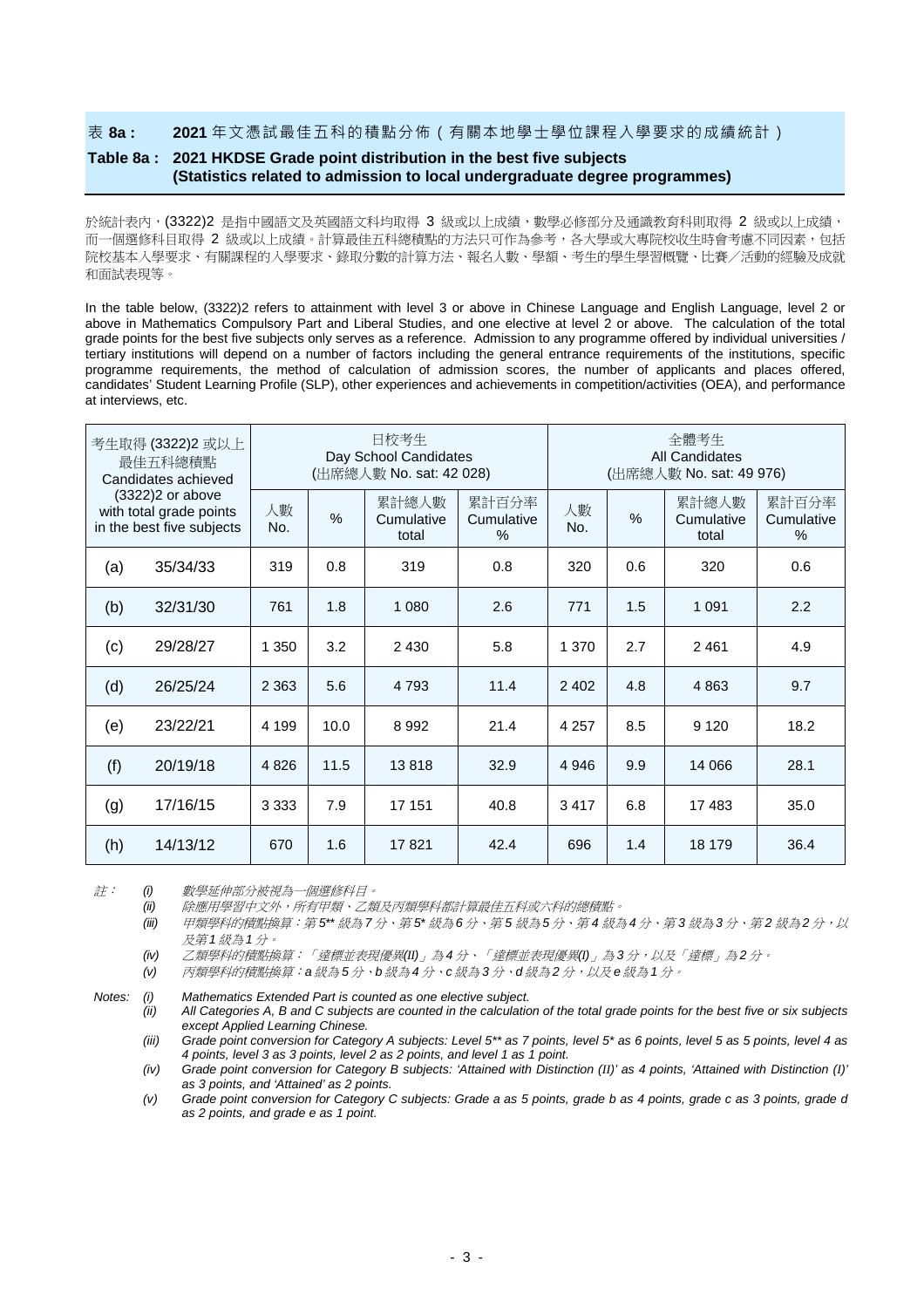#### 表 **8b : 2021** 年文憑試最佳六科的積點分佈(有關本地學士學位課程入學要求的成績統計)

## **Table 8b : 2021 HKDSE Grade point distribution in the best six subjects (Statistics related to admission to local undergraduate degree programmes)**

於統計表內, (3322)33 是指中國語文及英國語文科均取得 3 級或以上成績,數學必修部分及通識教育科則取得 2 級或以上成績, 而兩個選修科目均取得 3 級或以上成績。計算最佳六科總積點的方法只可作為參考,各大學或大專院校收生時會考慮不同因素,包 括院校基本入學要求、有關課程的入學要求、錄取分數的計算方法、報名人數、學額、考生的學生學習概覽、比賽/活動的經驗及成 就和面試表現等。

In the table below, (3322)33 refers to attainment with level 3 or above in Chinese Language and English Language, level 2 or above in Mathematics Compulsory Part and Liberal Studies, and two electives at level 3 or above. The calculation of the total grade points for the best six subjects only serves as a reference. Admission to any programme offered by individual universities / tertiary institutions will depend on a number of factors including the general entrance requirements of the institutions, specific programme requirements, the method of calculation of admission scores, the number of applicants and places offered, candidates' Student Learning Profile (SLP), other experiences and achievements in competition/activities (OEA), and performance at interviews, etc.

| 考生取得 (3322)33 或以上<br>最佳六科總積點<br>Candidates achieved<br>(3322) 33 or above<br>with total grade points<br>in the best six subjects |          |           |      | 日校考生<br>Day School Candidates<br>(出席總人數 No. sat: 42 028) |                          | 全體考生<br>All Candidates<br>(出席總人數 No. sat: 49 976) |     |                              |                                      |  |  |
|----------------------------------------------------------------------------------------------------------------------------------|----------|-----------|------|----------------------------------------------------------|--------------------------|---------------------------------------------------|-----|------------------------------|--------------------------------------|--|--|
|                                                                                                                                  |          | 人數<br>No. | $\%$ | 累計總人數<br>Cumulative<br>total                             | 累計百分率<br>Cumulative<br>% | 人數<br>No.                                         | %   | 累計總人數<br>Cumulative<br>total | 累計百分率<br>Cumulative<br>$\frac{0}{0}$ |  |  |
| (a)                                                                                                                              | 42/41/40 | 167       | 0.4  | 167                                                      | 0.4                      | 167                                               | 0.3 | 167                          | 0.3                                  |  |  |
| (b)                                                                                                                              | 39/38/37 | 389       | 0.9  | 556                                                      | 1.3                      | 391                                               | 0.8 | 558                          | 1.1                                  |  |  |
| (c)                                                                                                                              | 36/35/34 | 712       | 1.7  | 1 2 6 8                                                  | 3.0                      | 726                                               | 1.5 | 1 2 8 4                      | 2.6                                  |  |  |
| (d)                                                                                                                              | 33/32/31 | 1 1 9 9   | 2.9  | 2 4 6 7                                                  | 5.9                      | 1 2 1 2                                           | 2.4 | 2496                         | 5.0                                  |  |  |
| (e)                                                                                                                              | 30/29/28 | 2 0 6 7   | 4.9  | 4534                                                     | 10.8                     | 2099                                              | 4.2 | 4595                         | 9.2                                  |  |  |
| (f)                                                                                                                              | 27/26/25 | 3 2 7 5   | 7.8  | 7809                                                     | 18.6                     | 3 3 1 8                                           | 6.6 | 7913                         | 15.8                                 |  |  |
| (g)                                                                                                                              | 24/23/22 | 4 1 2 4   | 9.8  | 11 933                                                   | 28.4                     | 4 2 0 8                                           | 8.4 | 12 121                       | 24.3                                 |  |  |
| (h)                                                                                                                              | 21/20/19 | 2834      | 6.7  | 14 767                                                   | 35.1                     | 2889                                              | 5.8 | 15 010                       | 30.0                                 |  |  |
| (i)                                                                                                                              | 18/17/16 | 477       | 1.1  | 15 244                                                   | 36.3                     | 493                                               | 1.0 | 15 503                       | 31.0                                 |  |  |

註: *(i)* 數學延伸部分被視為一個選修科目。

*(ii)* 除應用學習中文外,所有甲類、乙類及丙類學科都計算最佳五科或六科的總積點。

*(iii)* 甲類學科的積點換算:第 *5\*\** 級為 *7*分、第 *5\** 級為 *6*分、第 *5* 級為 *5*分、第 *4* 級為 *4*分、第 *3* 級為 *3*分、第 *2* 級為 *2*分,以 及第 *1* 級為 *1*分。

*(iv)* 乙類學科的積點換算:「達標並表現優異*(II)*」為 *4* 分、「達標並表現優異*(I)*」為 *3* 分,以及「達標」為 *2* 分。

*(v)* 丙類學科的積點換算:*a* 級為 *5* 分、*b* 級為 *4* 分、*c* 級為 *3* 分、*d* 級為 *2* 分,以及 *e* 級為 *1* 分。

*Notes: (i) Mathematics Extended Part is counted as one elective subject.*

*(ii) All Categories A, B and C subjects are counted in the calculation of the total grade points for the best five or six subjects except Applied Learning Chinese.*

*(iii) Grade point conversion for Category A subjects: Level 5\*\* as 7 points, level 5\* as 6 points, level 5 as 5 points, level 4 as 4 points, level 3 as 3 points, level 2 as 2 points, and level 1 as 1 point.*

*(iv) Grade point conversion for Category B subjects: 'Attained with Distinction (II)' as 4 points, 'Attained with Distinction (I)' as 3 points, and 'Attained' as 2 points.*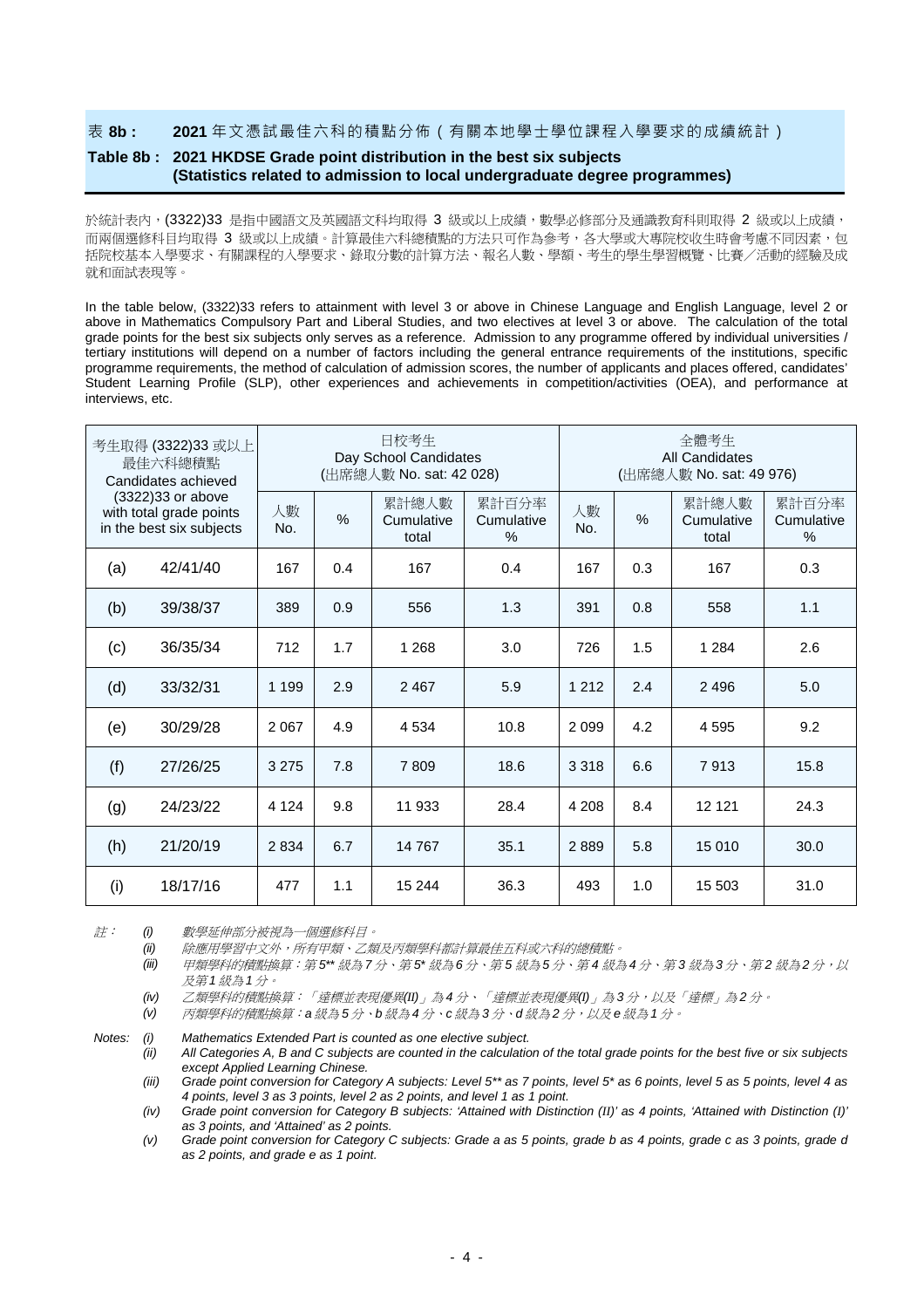表 **8c : 2021** 年文憑試日校考生符合本地學士學位課程入學基本要求的成績分佈

### **Table 8c : 2021 HKDSE Results distribution of day school candidates meeting the general entrance requirements of local undergraduate degree programmes**

於統計表內, (3322)33 是指中國語文及英國語文科均取得 3 級或以上成績,數學必修部分及通識教育科則取得 2 級或以上成績, 而兩個選修科目均取得 3 級或以上成績。(3322)2 是指四個核心科目取得 (3322) 或以上成績,而一個選修科目取得 2 級或以上 成績。計算最佳五科或六科總積點的方法只可作為參考,各大學或大專院校收生時會考慮不同因素,包括院校基本入學要求、有關課 程的入學要求、錄取分數的計算方法、報名人數、學額、考生的學生學習概覽、比賽/活動的經驗及成就和面試表現等。若考生考獲 (3322)33 或以上,其成績會計算在 (a) 欄內,所得成績將分別計算最佳六科及最佳五科的總積點;若考生成績取得 (3322)2 或以 上但未達 (3322)33,其成績會計算在 (b) 欄內,而所得成績只計算最佳五科的總積點。

In the table below, (3322)33 refers to attainment with level 3 or above in Chinese Language and English Language, level 2 or above in Mathematics Compulsory Part and Liberal Studies, and two electives at level 3 or above. (3322)2 refers to four core subjects at (3322) or above, and one elective at level 2 or above. The calculation of the total grade points for the best five or six subjects only serves as a reference. Admission to any programme offered by individual universities / tertiary institutions will depend on a number of factors including the general entrance requirements of the institutions, specific programme requirements, the method of calculation of admission scores, the number of applicants and places offered, candidates' Student Learning Profile (SLP), other experiences and achievements in competition/activities (OEA), and performance at interviews, etc. If a candidate achieved (3322)33 or above, the results are counted in column (a). The total grade points of both the best five and six subjects are calculated. If a candidate achieved (3322)2 or above but below (3322)33, the results are counted in column (b) and only the total grade points of the best five subjects are calculated.

|                                  | (a)      |     |                            |                                             |                                         |         |                   |           |          |          | (b)                                                     |         | $(a) + (b)$                    |      |  |
|----------------------------------|----------|-----|----------------------------|---------------------------------------------|-----------------------------------------|---------|-------------------|-----------|----------|----------|---------------------------------------------------------|---------|--------------------------------|------|--|
| 日校考生<br>Day School<br>Candidates |          |     |                            |                                             | 取得<br>(3322)2<br>或以上至<br>(3322)33<br>以下 | 總人數     | 累計<br>總人數         | 累計<br>百分率 |          |          |                                                         |         |                                |      |  |
|                                  |          |     |                            | Total grade points in the best six subjects |                                         |         |                   |           |          |          |                                                         |         |                                |      |  |
| (出席總人數<br>No. sat: 42 028)       |          |     | 42/41/40 39/38/37 36/35/34 |                                             | 33/32/31                                |         | 30/29/28 27/26/25 | 24/23/22  | 21/20/19 | 18/17/16 | With<br>(3322)2<br>or above<br>but<br>below<br>(3322)33 | Total   | Cumulative Cumulative<br>total | %    |  |
|                                  | 35/34/33 | 167 | 152                        |                                             |                                         |         |                   |           |          |          |                                                         | 319     | 319                            | 0.8  |  |
|                                  | 32/31/30 |     | 237                        | 520                                         | $\overline{4}$                          |         |                   |           |          |          |                                                         | 761     | 1 0 8 0                        | 2.6  |  |
| subjects                         | 29/28/27 |     |                            | 192                                         | 1 1 1 0                                 | 48      |                   |           |          |          |                                                         | 1 3 5 0 | 2 4 3 0                        | 5.8  |  |
| points in the                    | 26/25/24 |     |                            |                                             | 85                                      | 2019    | 255               |           |          |          | $\overline{4}$                                          | 2 3 6 3 | 4793                           | 11.4 |  |
| five                             | 23/22/21 |     |                            |                                             |                                         |         | 3 0 2 0           | 1 1 2 8   |          |          | 51                                                      | 4 1 9 9 | 8992                           | 21.4 |  |
| 最佳五科總積點<br>grade<br>est          | 20/19/18 |     |                            |                                             |                                         |         |                   | 2996      | 1 3 5 8  |          | 472                                                     | 4826    | 13818                          | 32.9 |  |
| Total<br>ŏ                       | 17/16/15 |     |                            |                                             |                                         |         |                   |           | 1476     | 458      | 1 3 9 9                                                 | 3 3 3 3 | 17 15 1                        | 40.8 |  |
|                                  | 14/13/12 |     |                            |                                             |                                         |         |                   |           |          | 19       | 651                                                     | 670     | 17821                          | 42.4 |  |
| 總人數<br>Total                     |          | 167 | 389                        | 712                                         | 1 1 9 9                                 | 2 0 6 7 | 3 2 7 5           | 4 1 2 4   | 2834     | 477      | 2577                                                    |         |                                |      |  |
| 累計總人數<br>Cumulative total        |          | 167 | 556                        | 1 2 6 8                                     | 2 4 6 7                                 | 4 5 3 4 | 7809              | 11933     | 14 7 67  | 15 244   | 17821                                                   |         |                                |      |  |
| 累計百分率<br>Cumulative %            |          | 0.4 | 1.3                        | 3.0                                         | 5.9                                     | 10.8    | 18.6              | 28.4      | 35.1     | 36.3     | 42.4                                                    |         |                                |      |  |

註: *(i)* 數學延伸部分被視為一個選修科目。

*(ii)* 除應用學習中文外,所有甲類、乙類及丙類學科都計算最佳五科或六科的總積點。

*(iii)* 甲類學科的積點換算:第 *5\*\** 級為 *7*分、第 *5\** 級為 *6*分、第 *5* 級為 *5*分、第 *4* 級為 *4*分、第 *3* 級為 *3*分、第 *2* 級為 *2*分,以 及第 *1* 級為 *1*分。

*(iv)* 乙類學科的積點換算:「達標並表現優異*(II)*」為 *4* 分、「達標並表現優異*(I)*」為 *3* 分,以及「達標」為 *2* 分。

*(v)* 丙類學科的積點換算:*a* 級為 *5* 分、*b* 級為 *4* 分、*c* 級為 *3* 分、*d* 級為 *2* 分,以及 *e* 級為 *1* 分。

*Notes: (i) Mathematics Extended Part is counted as one elective subject.*

*(ii) All Categories A, B and C subjects are counted in the calculation of the total grade points for the best five or six subjects except Applied Learning Chinese.*

*(iii) Grade point conversion for Category A subjects: Level 5\*\* as 7 points, level 5\* as 6 points, level 5 as 5 points, level 4 as 4 points, level 3 as 3 points, level 2 as 2 points, and level 1 as 1 point.*

*(iv) Grade point conversion for Category B subjects: 'Attained with Distinction (II)' as 4 points, 'Attained with Distinction (I)' as 3 points, and 'Attained' as 2 points.*